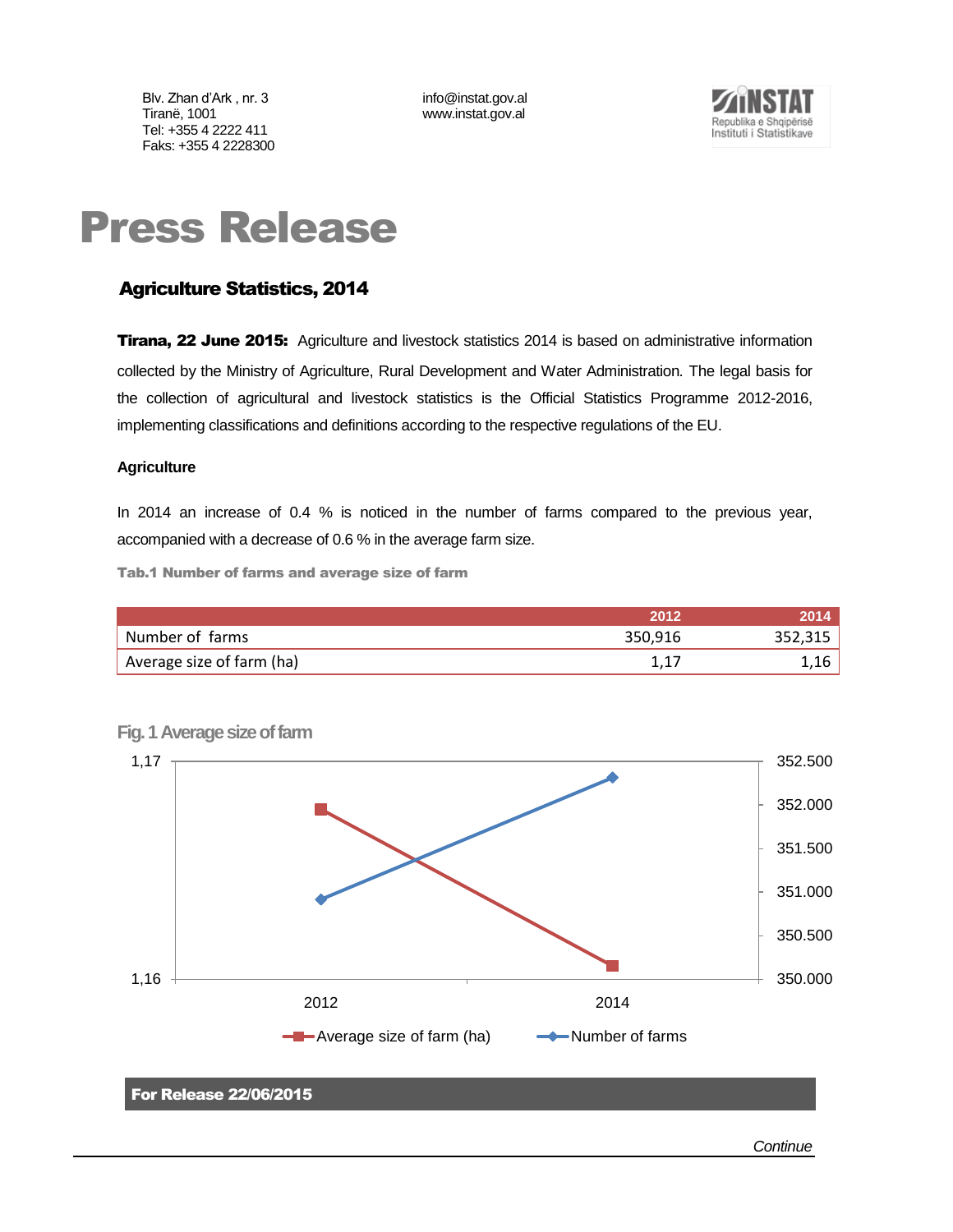| <b>Agriculture production</b> | 2010  | 2011  | 2012  | 2013  | 2014  |
|-------------------------------|-------|-------|-------|-------|-------|
| <b>Field crops</b>            |       |       |       |       |       |
| Cereals                       | 694   | 701   | 697   | 703   | 700   |
| Vegetables                    | 860   | 890   | 914   | 924   | 950   |
| Potatoes                      | 208   | 230   | 233   | 237   | 240   |
| White beans                   | 24    | 25    | 27    | 28    | 30    |
| Industrial crops              | 5     | 6     | 5     | 5     | 5     |
| Forage                        | 5,429 | 5,900 | 5,950 | 6,048 | 6,100 |
| <b>Permanent crops</b>        |       |       |       |       |       |
| <b>Fruit trees</b>            | 168   | 188   | 210   | 218   | 220   |
| Olives                        | 70    | 65    | 108   | 92    | 98    |
| Citrus                        | 13    | 15    | 19    | 20    | 21    |
| Total grapes                  | 185   | 195   | 197   | 204   | 204   |

Fig. 2 Agriculture production (in 000 tonnes)

Vegetable production in 2014 was 950,000 tonnes, showing an increase by 2.8 % compared with the previous year. Vegetable production during the last 5 years has increased by 10.5 %.

Production of potatoes in 2014 was 240,000 tonnes, increasing by 1.4 % compared with the previous year. The highest level of potatoes production has been achieved in the prefectures of Korça with 64,164 tonnes, followed by Fier with 35,044 tonnes and Elbasan with 31,756 tonnes.



**Fig. 2 Production of vegetables and potatoes (in 000 tonnes)**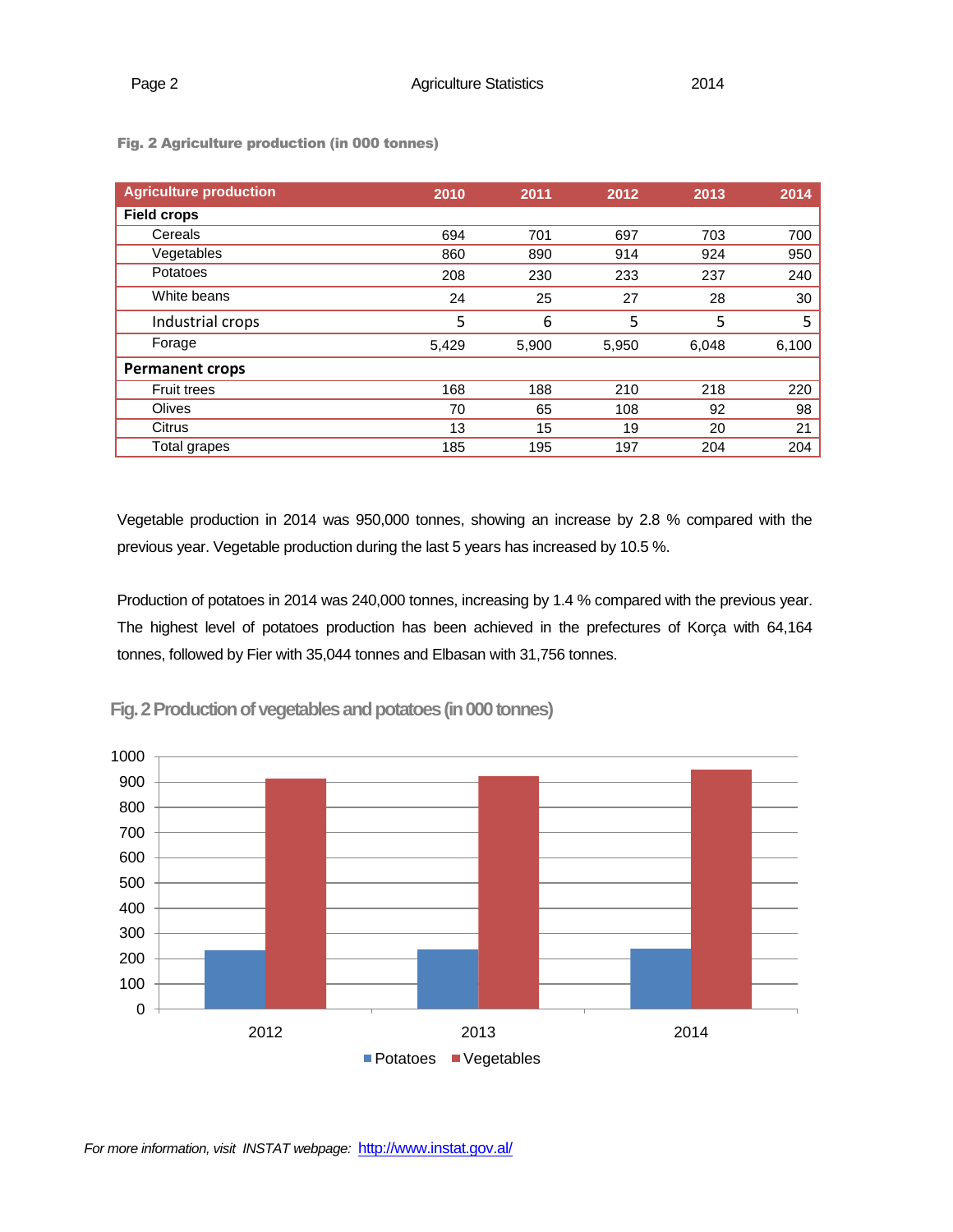Number of trees on permanent crops has increased in 2014: fruit trees 2.89 %, olive 4.34 %, citrus 6.66 %, pergola 1.7 % and vineyards area 2.01 %.



**Fig. 3 Total number of trees in permanent crops (in 000 trees)** 

Production of fruit trees in 2014 was 220,000 tonnes, signing an increase of 0.9 % compared with the previous year. The highest level of production of fruit trees was in the prefecture of Korça with 63,965 tonnes.



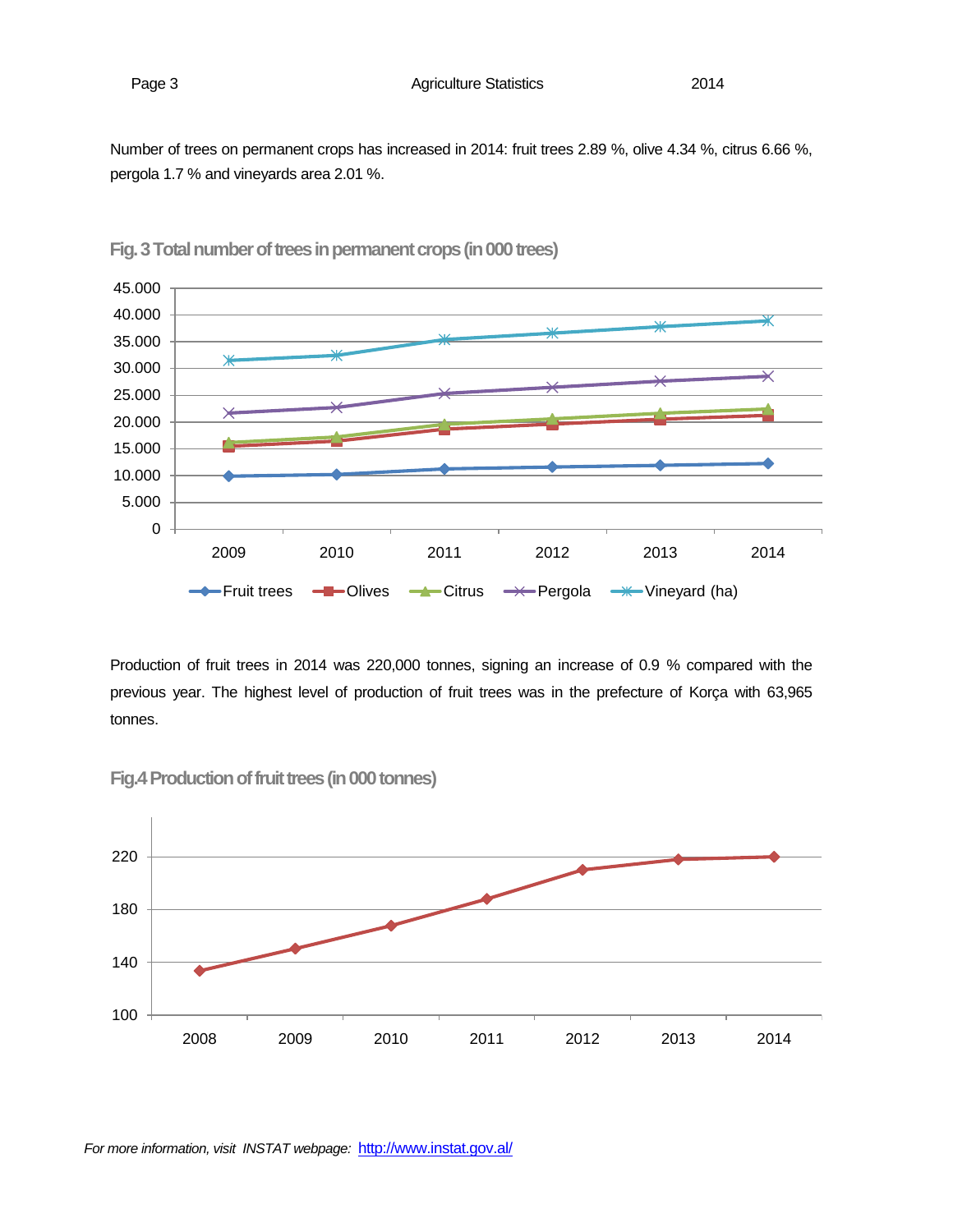Citrus production in 2014 was 21,000 tonnes, with an increase of 5 % compared with the previous year. The highest level of citrus production was achieved in prefecture of Vlora with 10,657 tonnes.



**Fig. 5 Production of citrus (in 000 tonnes)**

#### **Livestock**

**Cattle**: The number of cattle in 2014 was 499,600 heads, increased by +0.3 % in annual terms compared with 498,000 heads that was in 2013. The main category is dairy cow which represents 72 % of the total cattle herd. Regions where the breeding of cattle is more concentrated are: Fier with 14 %, Elbasan 12 %, Tirana and Shkodra with 10 % of the total number of heads. Gjirokastra is the region which has the lowest number of cattle only 4.6 % of the total number of heads.

**Sheep**: The number of sheep had no significant changes over the last years. In 2014 it was 1,896,000 head increasing by 2.1 % compared with the year 2013. The main category is milked sheep which represents 75 % of the total herd. The regions where the breeding of sheep is more concentrated are: Vlora with 18 %, Gjirokastra and Korça with 14 % of total number of heads. Lezha is the region which has the smallest number of sheep with 1.7 % of the total number of heads.

**Goats**: In the year 2014 the number of goats was 904,000 heads, increased by +4.2 % compared with 867,000 heads that has been in the year 2013. The main category is milked goats representing 76 % of the total herd. The regions with the largest concentration of goats are: Gjirokastra with 14.16 %, Elbasan and Vlora with 14 %. Durres is the region which has the smallest number of goats with 2.4 % of the total number of heads.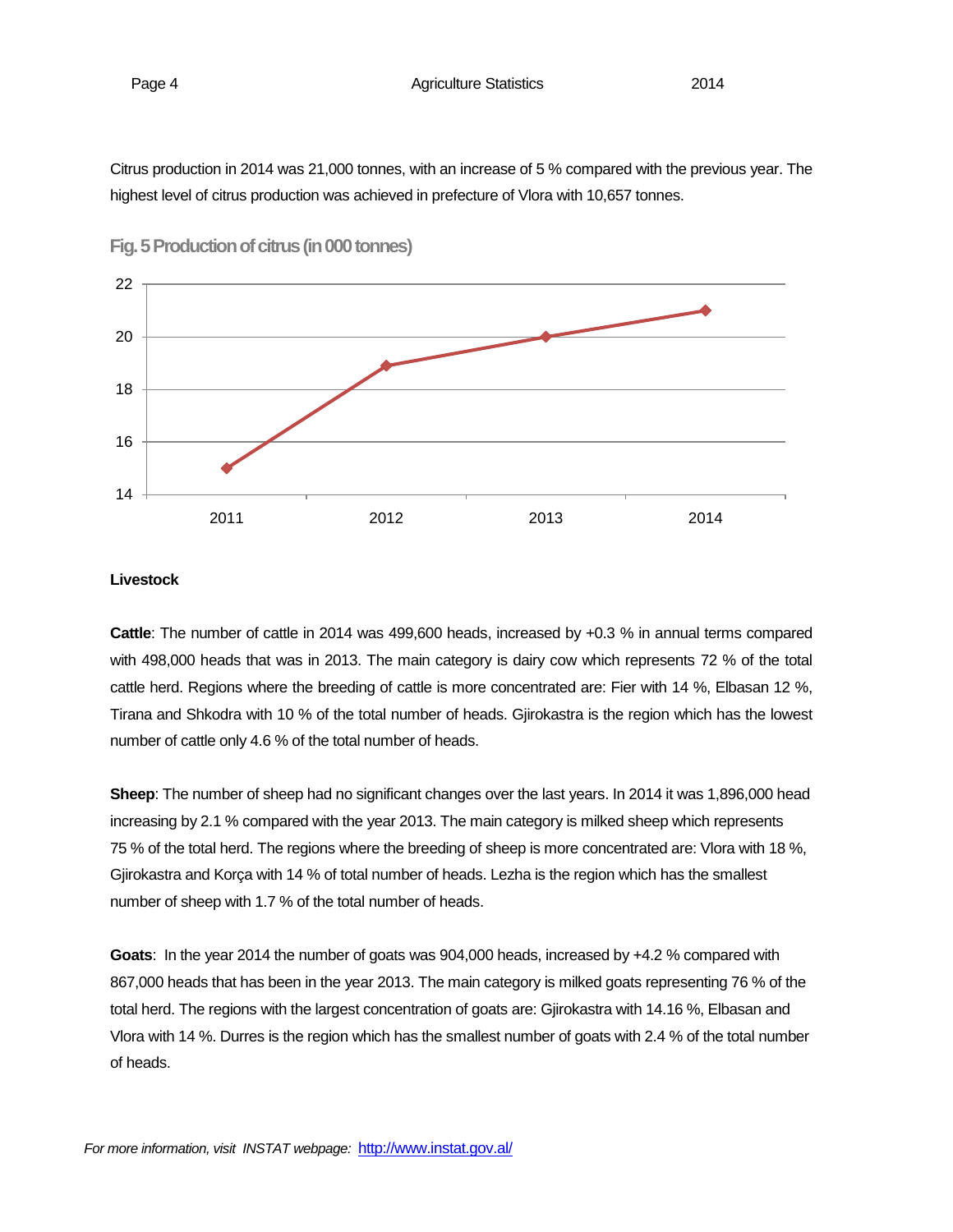Page 5 **Agriculture Statistics** 2014

**Pigs:** During 2014 the number of pigs was 172,500 heads, from 152,000 heads that was in 2013 with an increase of +13.4 % in annual terms. The largest concentration of the number of pig heads is in: Lezha with 38 % and Shkodra with 30 % of the total number of heads. Kukësi is the region that has the smallest number of pigs with 0.9 % of the total number of heads followed by Gjirokastra and Elbasan with 1.3 % of the total pig heads.

| <b>Description</b> | 2012  | 2013  | 2014  |
|--------------------|-------|-------|-------|
|                    |       |       |       |
| <b>Cattle</b>      | 498   | 498   | 500   |
| Cows               | 358   | 356   | 358   |
| Sheep and goats    | 2,619 | 2,723 | 2,804 |
| -Sheep's           | 1,809 | 1,856 | 1,896 |
| Milked sheep       | 1,390 | 1,413 | 1,419 |
| -Goats             | 810   | 867   | 904   |
| Milked goats       | 614   | 656   | 695   |
| Pig                | 159   | 152   | 172   |
| -Sows              | 12    | 12    | 12    |
| Equidae            | 97    | 93    | 91    |
| -Horses            | 34    | 35    | 32    |
| <b>Poultry</b>     | 9,494 | 8,928 | 9,493 |
| -Laying hens       | 5,938 | 5,934 | 6,645 |
| <b>Beehives</b>    | 239   | 246   | 261   |

Tab.3 Number of livestock (in 000 head's)



**Fig. 6 Number of livestock(in 000 head's)**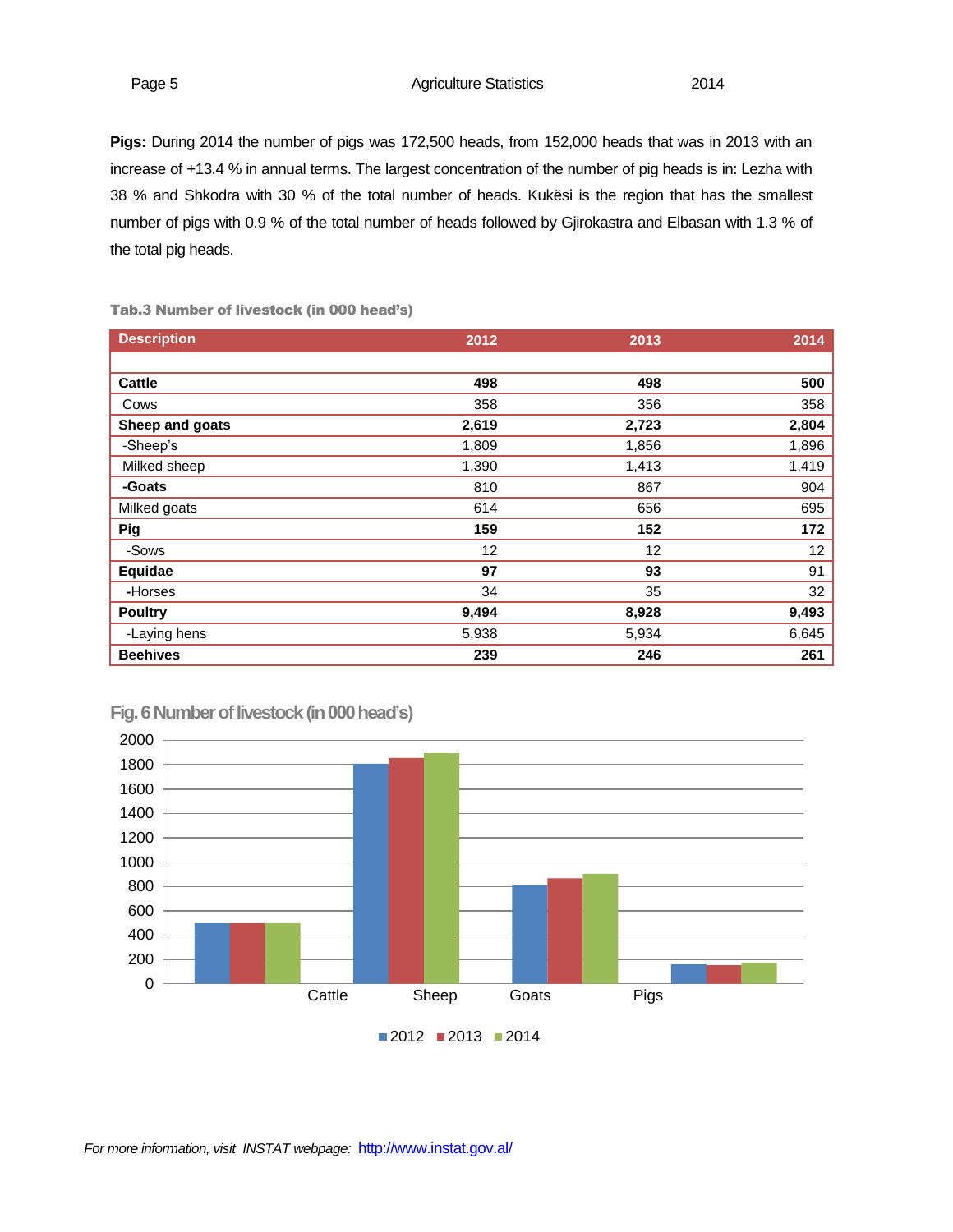Page 6 **Agriculture Statistics** 2014

During the year 2014, livestock productions had a slight increase compared with the year 2013. In annual terms, total milk production in 2014 increased by +0.1 %, total meat live weight production increased by +1.3 % and the egg production increased by +0.6 % compared with the year 2013.

Tab.4 Number of dairy female (In 000 head's)

| Year | Cow | <b>Milked sheep</b> | <b>Milked goats</b> |
|------|-----|---------------------|---------------------|
| 2012 | 358 | 1,390               | 614                 |
| 2013 | 356 | 1.413               | 656                 |
| 2014 | 358 | 1,419               | 695                 |



**Fig. 7 Number of dairy female (in 000 head's)**

Tab.5 Livestock productions (in 000 tonnes)

| <b>Description</b> | 2012  | 2013  | 2014  |
|--------------------|-------|-------|-------|
|                    |       |       |       |
| Milk               | 1,105 | 1,131 | 1,133 |
| Meat live weight   | 150   | 153   | 155   |
| Eggs/in mill       | 887   | 830   | 835   |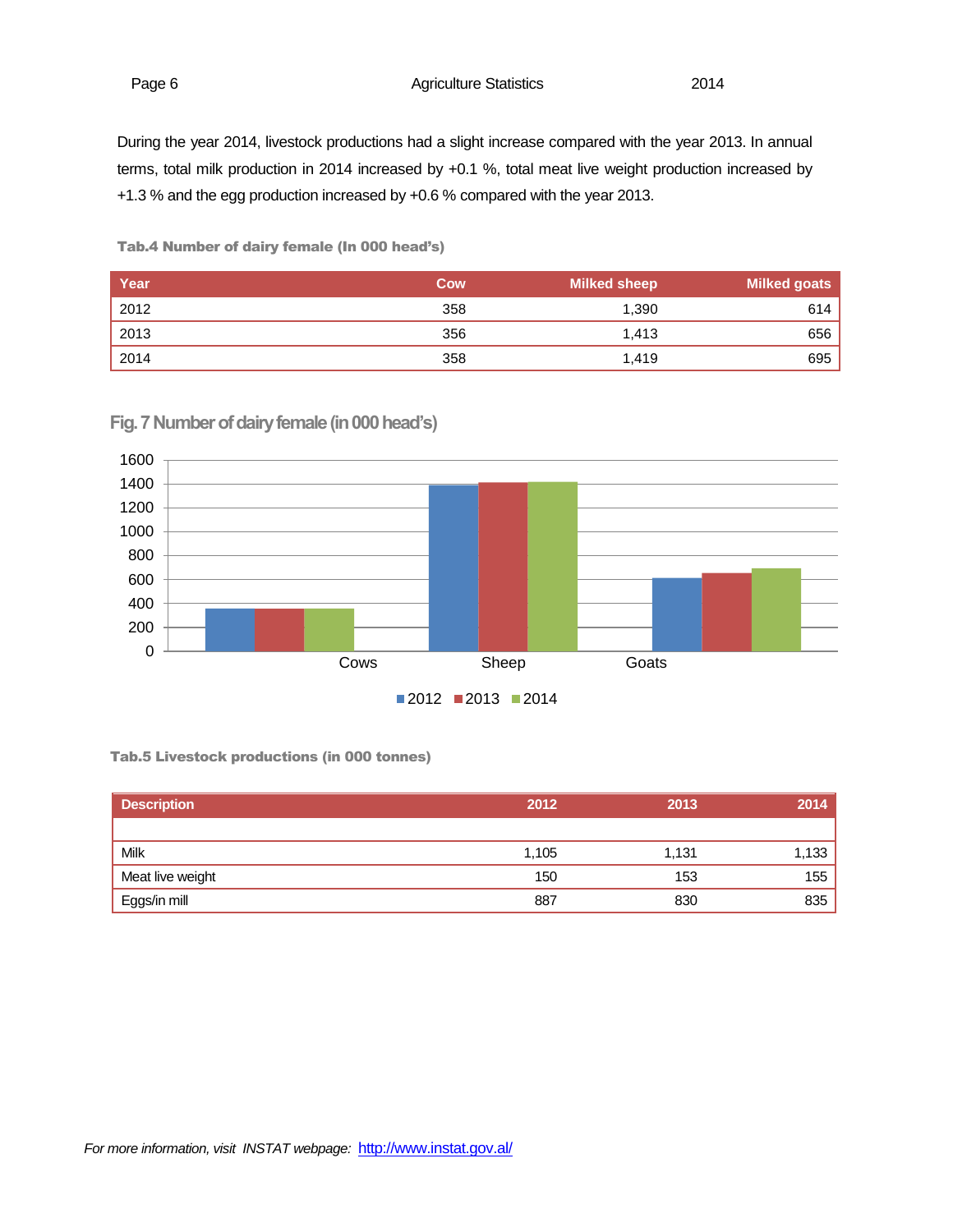

**Fig.8 Livestock productions (in 000 tonnes)**

# **Fishing**

In 2014 fish caught was 5,813 tonnes from 5,369 that has been in 2013, increasing by 7.6% in annual terms. The production of mollusc rose significantly with an increase of 50% in the year 2014 compared with the year 2013. The production reached 1500 tonnes in year 2014 from 750 tonnes that was in 2013. Aquaculture decreased during 2014 by 785 tonnes compared with the year 2013.

Tab.6 Fish caught by water category (1000 tonnes)

| <b>Water category</b>        | 2012  | 2013  | 2014  |
|------------------------------|-------|-------|-------|
| Total fish $(a + b + c + d)$ | 4,919 | 5,369 | 5,816 |
| a) marine                    | 2,374 | 2,681 | 2,780 |
| b) costal line               | 506   | 640   | 700   |
| c) costal lagoons            | 369   | 278   | 286   |
| d) inland waters             | 1,670 | 1,770 | 2,050 |
| Aquaculture                  | 1,250 | 1,585 | 800   |
| <b>Mollusk</b>               | 760   | 750   | 1,500 |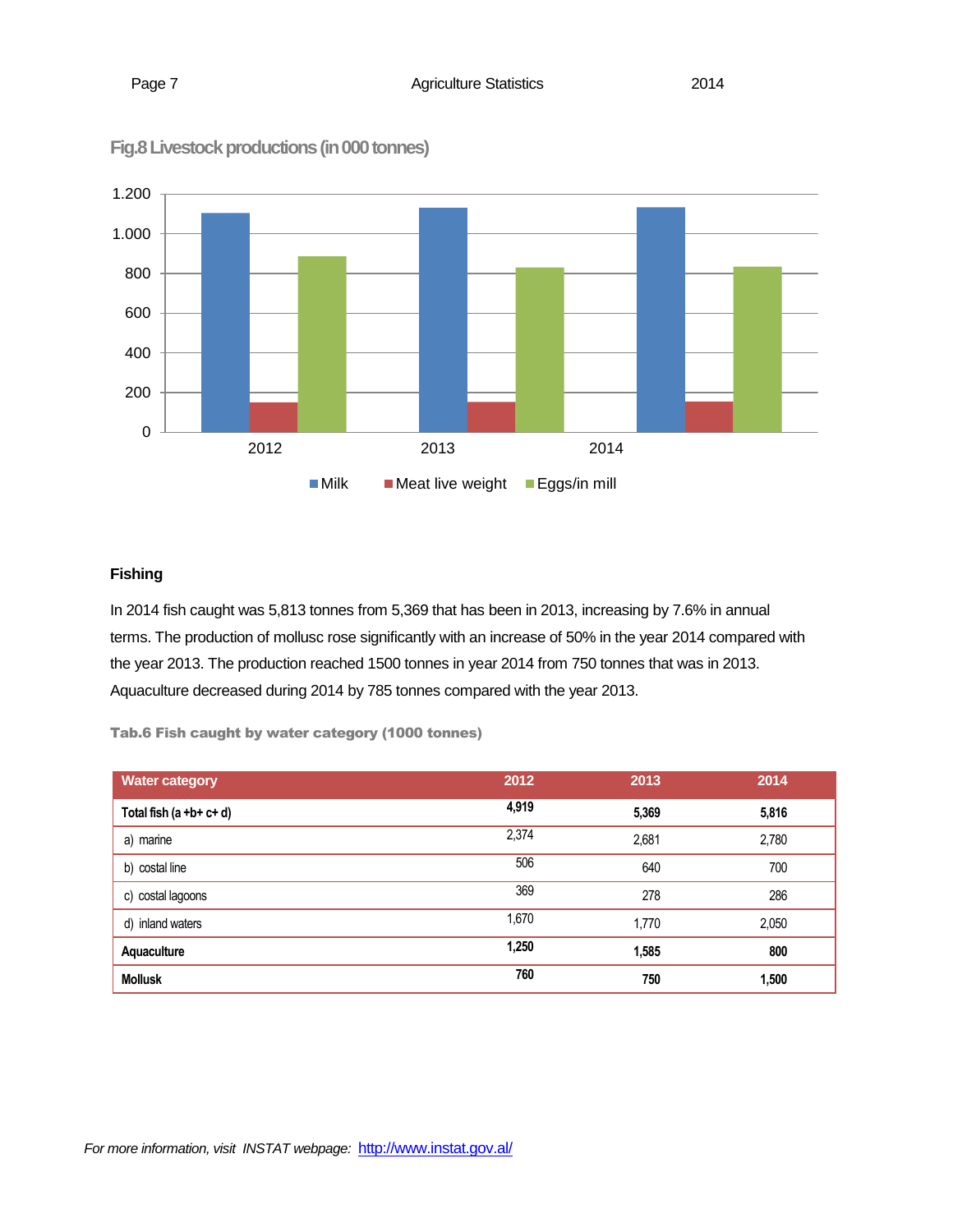

**Fig.9Fish caught by water category (in 000 tonnes)**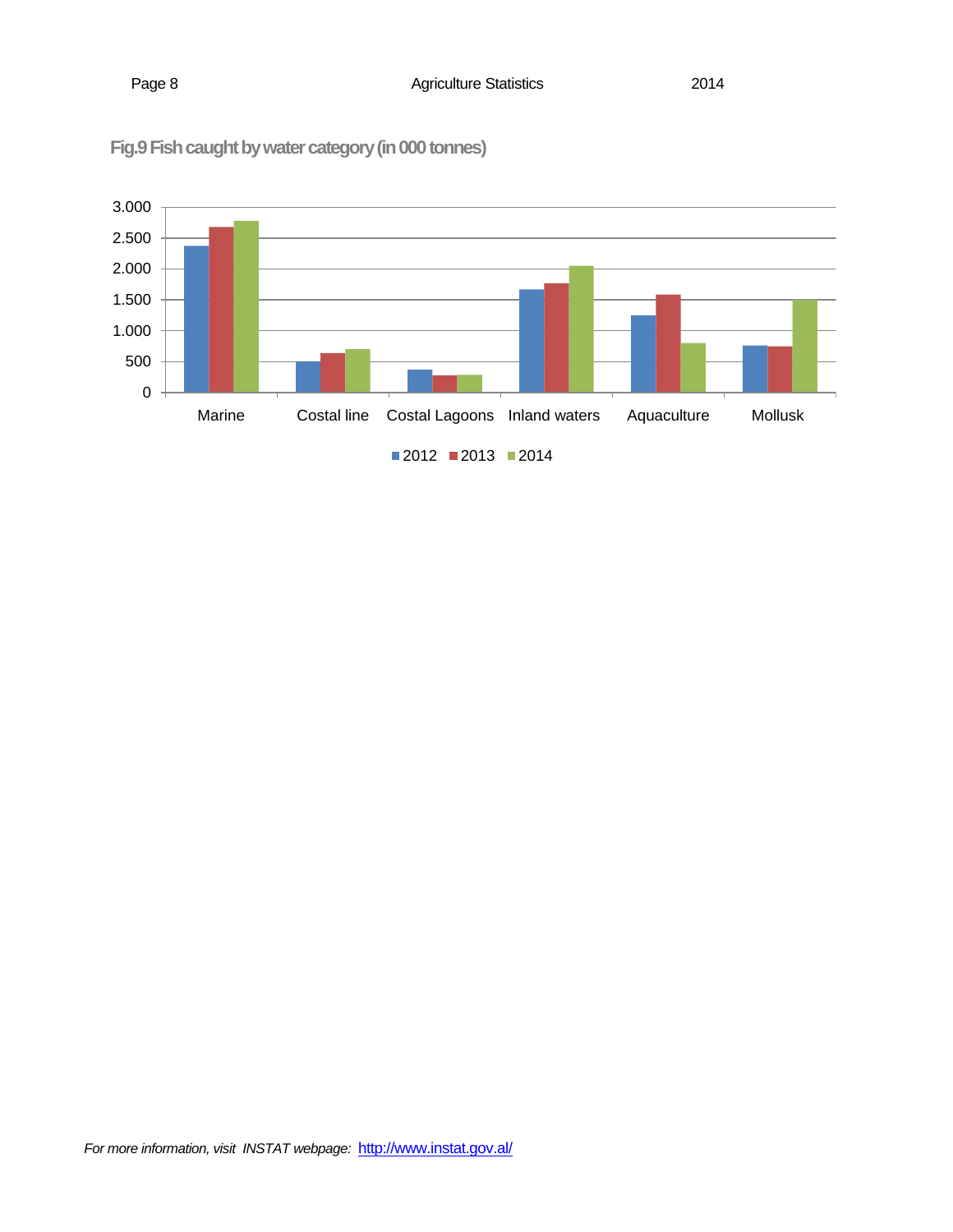# Methodology

Information is collected in field by experts of extension services in the all country. These experts collect data directly from farmers. Harvested production, means production including on-holding losses and wastage, quantities consumed directly on the farm and marketed quantities. Crop statistics are represented by annual data as: area under cultivation, harvested production and yield.

Livestock data are collected for the number of animals for breeding from the farmers and livestock productions. Extensions experts collect the data and compare them with the data from the veterinary service which conducts the matriculation and vaccination of animals (process which is continuously ongoing). Veterinary service in the moment of vaccination conducts the animal inventory at commune level. Specialists of extension also collaborate with private veterinarians. These veterinarians provide different services at the farmers such as (disease control, death and births of animals, slaughtering, vaccinations etc). In the end the specialists of extension compare the data from the three sources. Data for the agricultural and livestock products produced by the farmers are also collected from the specialist of extension. For the yields of productions the information is collected from the most representative farms in commune level. The data collected are sent to the Ministry of Agriculture, Rural Development and Water Administration, where the specialists of crop and livestock production do the estimations comparing the data collected from the field with the data of the farms during the previous years.

The Ministry of Agriculture uses three sources of information for the data collection:

- 1. Experts of extension which are part of the Agricultural Directory in regions
- 2. Veterinarian Service in regions.
- 3. Private Veterinarians

#### **Definition**

"Agricultural holding" is a single unit, both technically and economically, not necessary continuous parcels of agriculture and livestock production which has a single management by one person or group of persons and which undertakes agricultural activities, for crop and animal production,

## **Arable land**

Arable land is (ploughed or tilled) regularly, generally under a system of crop rotation. The area cultivated with field plants is the area planted with field plants in a given agricultural year. Here we speak of an area with main crops (primary). The main crops are wheat, spring cultures like the grain maize, potatoes, the legume, industrial plants, the alfalfa, etc.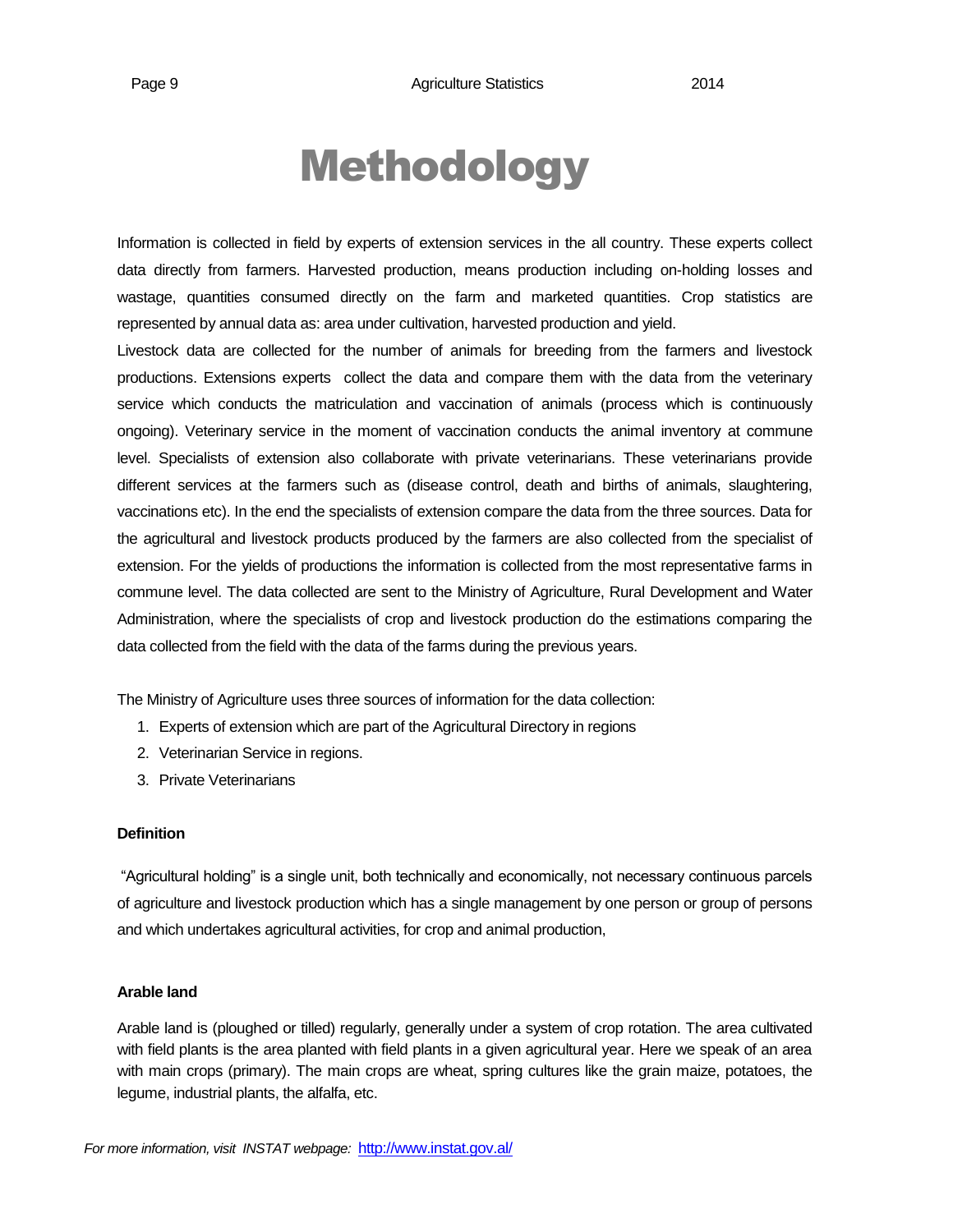#### **Permanent crops**

Area with permanent crops is area with fruit trees (seed fruit, stone fruits, subtropical, nuts, etc) olives, citrus, pergola and vineyards.

**The terms "livestock" and "poultry":** covers all domestic animals irrespective of their age and location or the purpose of their breeding. Non-domestic animals are excluded from the terms unless they are kept or raised in captivity, in or outside agricultural holdings, including holdings without land.

### **Classification**

Classification of field crops is done by group of cultures (cereals, vegetables, industrial plants, fodder, oilseeds, potatoes, beans) in the open field and greenhouses, main crops and secondary crops.

Classification of fruit trees done by: fruit trees, olives, citrus, pergola and grapes in total number of trees, trees in production, production and yields.

Classification of animals made by: species (cattle, sheep, goats, pigs, horses), by age, sex and economic destination.

The term "poultry" covers domestic fowls, guinea fowl, ducks, geese and turkeys.

#### **Fishing**

Albania has natural water potentials, which are suitable for the growth of fish. Fishing is an important sector of Albanian economy. Data on fishing are taken from the General Directorate of Agricultural Services and Fisheries in the Ministry of Agriculture, Rural Development and Water Administration. The data are collected on monthly basis by inspectors at county level directly through vessels. Fishing data are collected by water categories in national level.

Water categories of fishing are:

- 1. Marine
- 2. Costal line
- 3. Costal Lagoons
- 4. Inland waters
- 5. Aquaculture
- 6. Mollusk